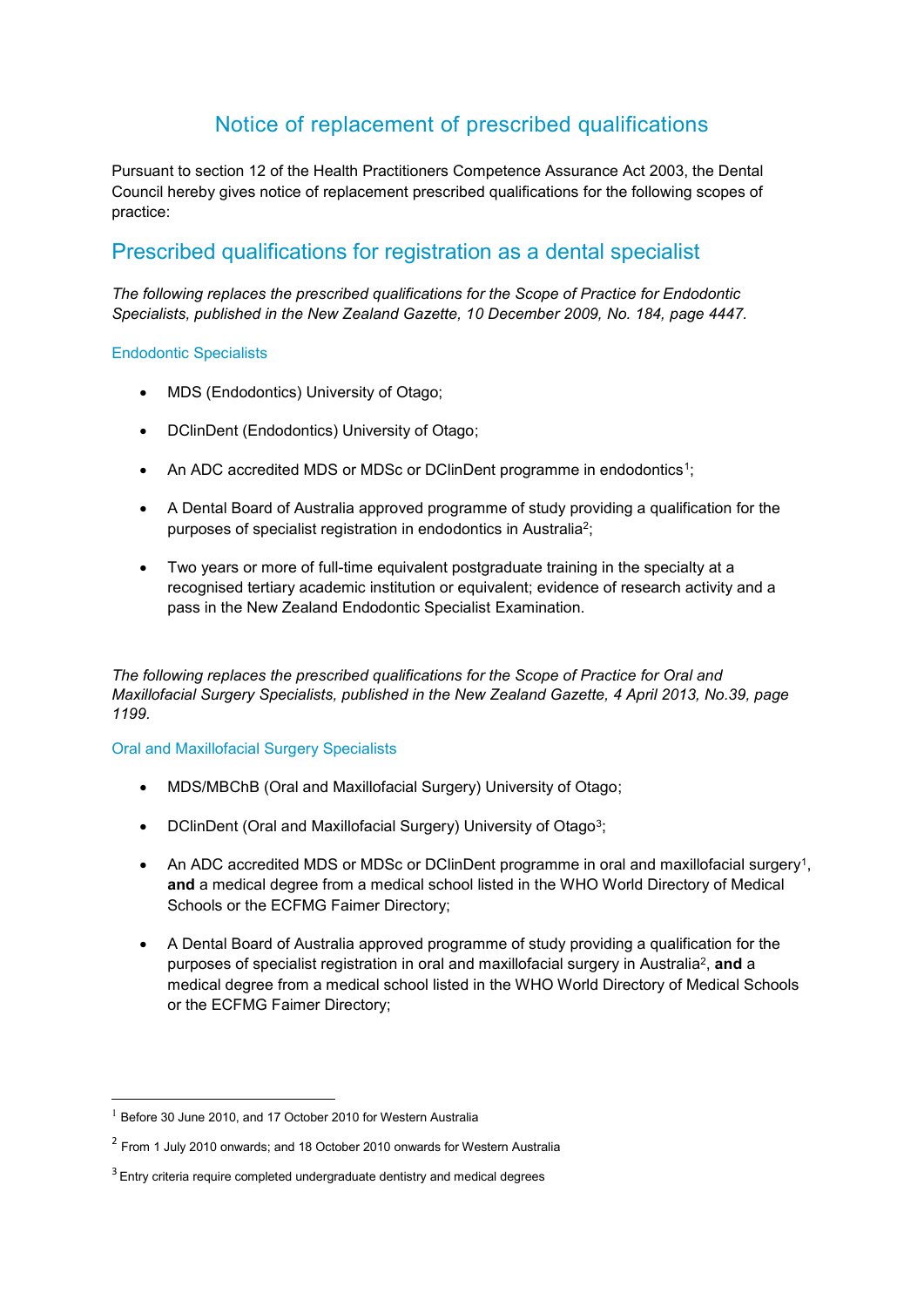- Fellowship of the Royal Australasian College of Dental Surgeons (Oral and Maxillofacial Surgery)<sup>4</sup>;
- Registration in oral and maxillofacial surgery with the General Medical Council, UK;
- Board certification in oral and maxillofacial surgery in a USA or Canadian state and possession of a medical degree from a medical school listed in the WHO World Directory of Medical Schools or the ECFMG Faimer Directory and dental degree;
- Two years or more of full-time equivalent postgraduate training in the specialty at a recognised tertiary academic institution or equivalent; and evidence of research activity and a pass in the New Zealand Oral and Maxillofacial Surgery Specialist Examination.

*The following replaces the prescribed qualifications for the Scope of Practice for Oral Medicine Specialists, published in the New Zealand Gazette, 10 December 2009, No. 184, page 4447.*

## Oral Medicine Specialists

- MDS/MBChB (Oral Medicine) University of Otago;
- An ADC accredited MDS or MDSc or DClinDent programme in oral medicine<sup>1</sup> **and** a medical degree from a medical school listed in the WHO World Directory of Medical Schools or the ECFMG Faimer Directory;
- A Dental Board of Australia approved programme of study providing a qualification for the purposes of specialist registration in oral medicine in Australia<sup>2</sup> **, and** a medical degree from a medical school listed in the WHO World Directory of Medical Schools or the ECFMG Faimer Directory;
- Two years or more of full-time equivalent postgraduate training in the specialty at a recognised tertiary academic institution or equivalent; evidence of research activity and a pass in the New Zealand Oral Medicine Specialist Examination.

*The following replaces the prescribed qualifications for the Scope of Practice for Oral Pathology Specialists, published in the New Zealand Gazette, 10 December 2009, No. 184, page 4447.*

## Oral Pathology Specialists

- MDS (Oral Pathology) University of Otago;
- DClinDent (Oral Pathology) University of Otago;
- An ADC accredited MDS or MDSc or DClinDent programme in oral pathology<sup>1</sup>;
- A Dental Board of Australia approved programme of study providing a qualification for the purposes of specialist registration in oral pathology in Australia<sup>2</sup>;

 $\overline{a}$ 

<sup>4</sup> Conferred from 15 March 2012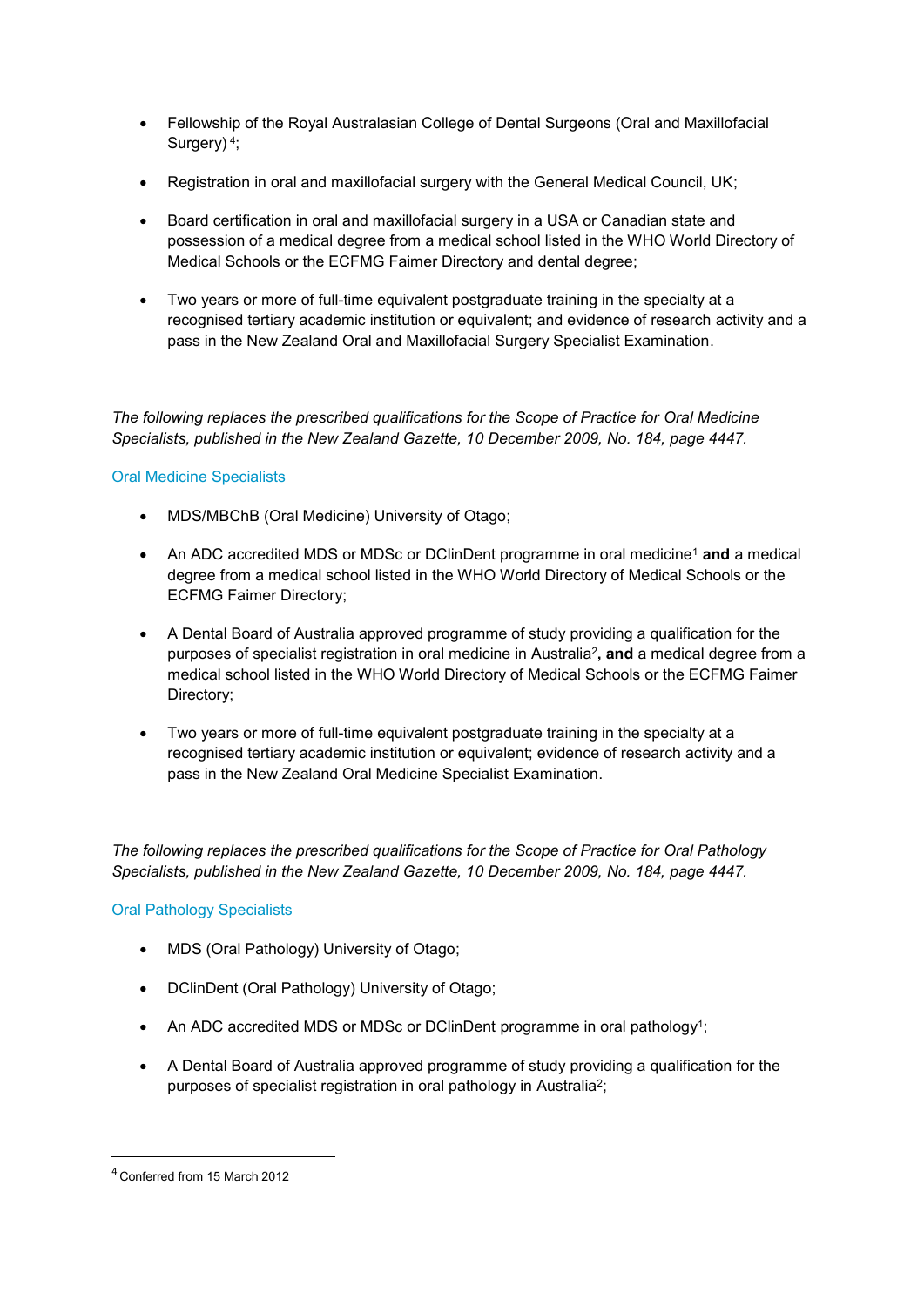- Fellowship in Oral and Maxillofacial Pathology from the Royal College of Pathologists of Australasia<sup>5</sup>;
- Two years or more of full-time equivalent postgraduate training in the specialty at a recognised tertiary academic institution or equivalent; evidence of research activity and a pass in the New Zealand Oral Pathology Specialist Examination.

*The following replaces the prescribed qualifications for the Scope of Practice for Oral Surgery Specialists, published in the New Zealand Gazette, 19 May 2005, No. 81, page 1927.*

#### Oral Surgery Specialists

- DClinDent (Oral surgery) University of Otago<sup>6</sup>;
- Specialist registration as an oral surgeon with the Dental Council New Zealand as at 18 September 2004.

*The following replaces the prescribed qualifications for the Scope of Practice for Orthodontic Specialists, published in the New Zealand Gazette, 10 December 2009, No. 184, page 4447.*

## Orthodontic Specialists

- MDS (Orthodontics) University of Otago;
- DClinDent (Orthodontics) University of Otago;
- An ADC accredited MDS or MDSc or DClinDent programme in orthodontics<sup>1</sup>;
- A Dental Board of Australia approved programme of study providing a qualification for the purposes of specialist registration in orthodontics in Australia<sup>2</sup>;
- Two years or more of full-time equivalent postgraduate training in the specialty at a recognised tertiary academic institution or equivalent; evidence of research activity and a pass in the New Zealand Orthodontic Specialist Examination.

*The following replaces the prescribed qualifications for the Scope of Practice for Paediatric Dentistry Specialists, published in the New Zealand Gazette, 10 December 2009, No. 184, page 4447.*

## Paediatric Dentistry Specialists

- MDS (Paediatric Dentistry) University of Otago;
- DClinDent (Paediatric Dentistry) University of Otago;
- An ADC accredited MDS or MDSc or DClinDent programme in paediatric dentistry<sup>1</sup>;

 $<sup>5</sup>$  Conferred from 2016</sup>

<sup>6</sup> Conferred from 2016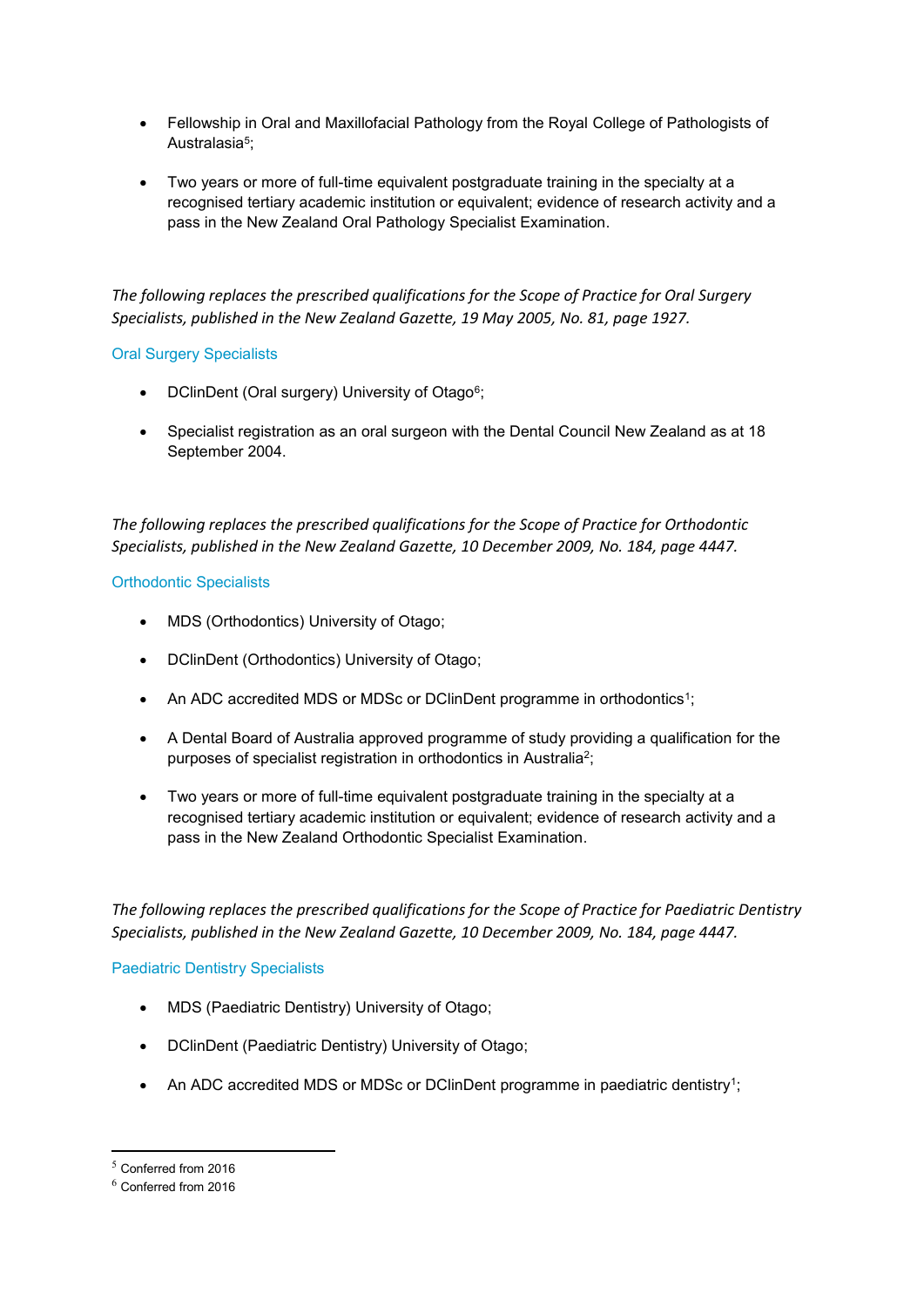- A Dental Board of Australia approved programme of study providing a qualification for the purposes of specialist registration in paediatric dentistry in Australia<sup>2</sup>;
- Two years or more of full-time equivalent postgraduate training in the specialty at a recognised tertiary academic institution or equivalent; evidence of research activity and a pass in the New Zealand Paediatric Dentistry Specialist Examination.

*The following replaces the prescribed qualifications for the Scope of Practice for Periodontic Specialists, published in the New Zealand Gazette, 10 December 2009, No. 184, page 4447.*

#### Periodontic Specialists

- MDS (Periodontics) University of Otago;
- DClinDent (Periodontics) University of Otago;
- An ADC accredited MDS or MDSc or DClinDent programme in periodontics<sup>1</sup>;
- A Dental Board of Australia approved programme of study providing a qualification for the purposes of specialist registration in periodontics in Australia<sup>2</sup>;
- Two years or more of full-time equivalent postgraduate training in the specialty at a recognised tertiary academic institution or equivalent; evidence of research activity and a pass in the New Zealand Periodontic Specialist Examination.

*The following replaces the prescribed qualifications for the Scope of Practice for Prosthodontic Specialists, published in the New Zealand Gazette, 10 December 2009, No. 184, page 4447.*

## Prosthodontic Specialists

- MDS (Prosthodontics) University of Otago;
- DClinDent (Prosthodontics) University of Otago;
- An ADC accredited MDS or MDSc or DClinDent programme in prosthodontics<sup>1</sup>;
- A Dental Board of Australia approved programme of study providing a qualification for the purposes of specialist registration in prosthodontics in Australia<sup>2</sup>;
- Certificate in Prosthodontics from a 3-year programme CDA accredited dental school in the USA or Canada and evidence of research activity;
- Two years or more of full-time equivalent postgraduate training in the specialty at a recognised tertiary academic institution or equivalent; evidence of research activity and a pass in the New Zealand Prosthodontic Specialist Examination.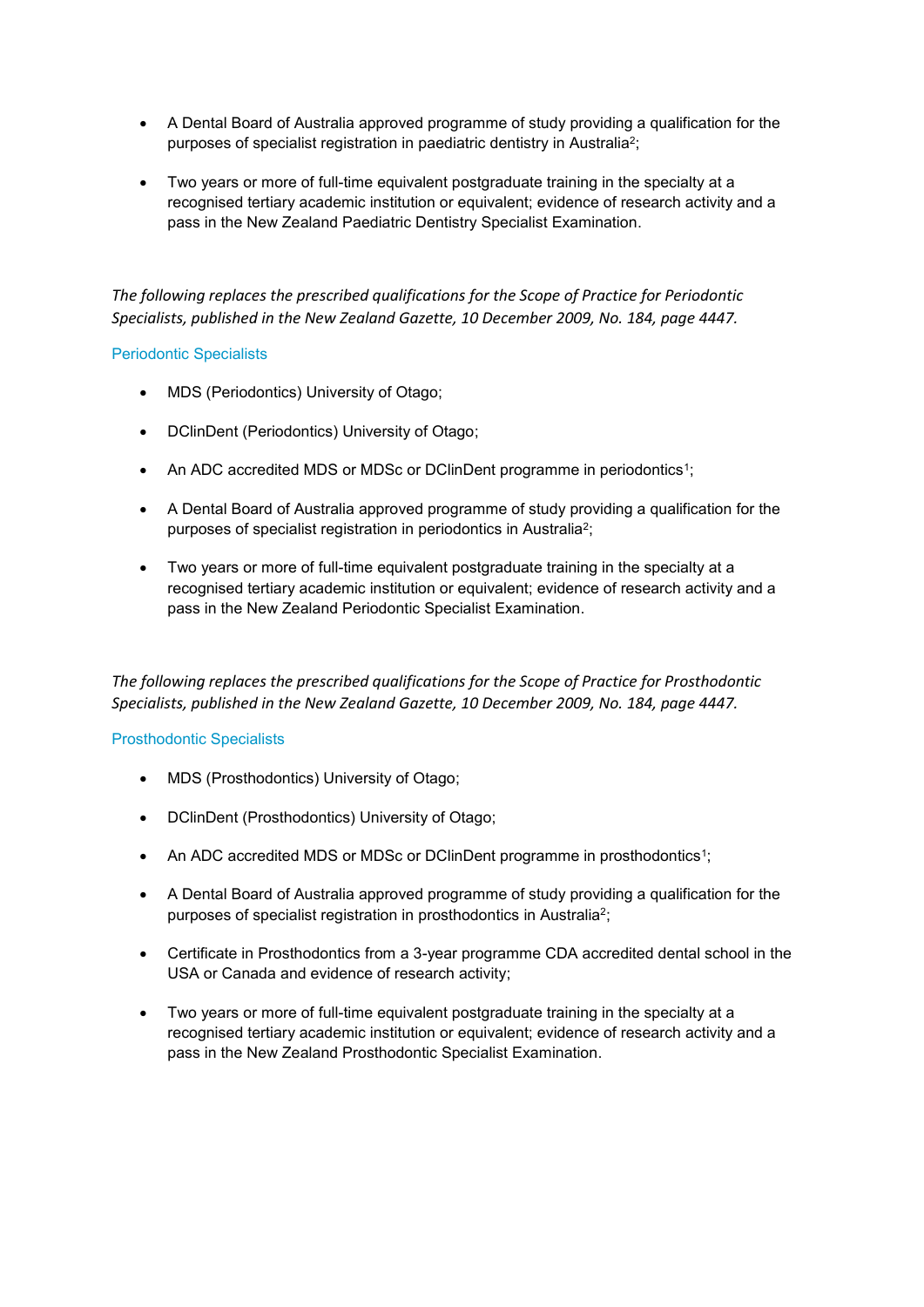*The following replaces the prescribed qualifications for the Scope of Practice for Public Health Dentistry Specialists, published in the New Zealand Gazette, 10 December 2009, No. 184, page 4447.*

Public Health Dentistry (or Community Dentistry) Specialists

- MComDent University of Otago
- An ADC accredited MDS or MDSc programme in public health dentistry<sup>1</sup>;
- A Dental Board of Australia approved programme of study providing a qualification for the purposes of specialist registration in public health in Australia<sup>2</sup>;
- Two years or more of full-time equivalent postgraduate training in the specialty at a recognised tertiary academic institution or equivalent; evidence of research activity and a pass in the New Zealand Public Health Dentistry Specialist Examination.

*The following replaces the prescribed qualifications for the Scope of Practice for Restorative Dentistry Specialists, published in the New Zealand Gazette, 10 December 2009, No. 184, page 4447.*

#### Restorative Dentistry Specialists

 Specialist registration as a Restorative Dentist with the Dental Council New Zealand as at 18 September 2004.

*The following replaces the prescribed qualifications for the Scope of Practice for Special Needs Dentistry Specialists, published in the New Zealand Gazette, 10 December 2009, No. 184, page 4447.*

#### Special Needs Dentistry Specialists

- MDS (Special Needs) University of Otago;
- DClinDent (Special Needs) University of Otago;
- An ADC accredited MDS or MDSc programme in special needs dentistry<sup>1</sup>;
- A Dental Board of Australia approved programme of study providing a qualification for the purposes of specialist registration in special needs in Australia<sup>2; or</sup>
- Two years or more of full-time equivalent postgraduate training in the specialty at a recognised tertiary academic institution or equivalent; evidence of research activity and a pass in the New Zealand Special Needs Dentistry Specialist Examination.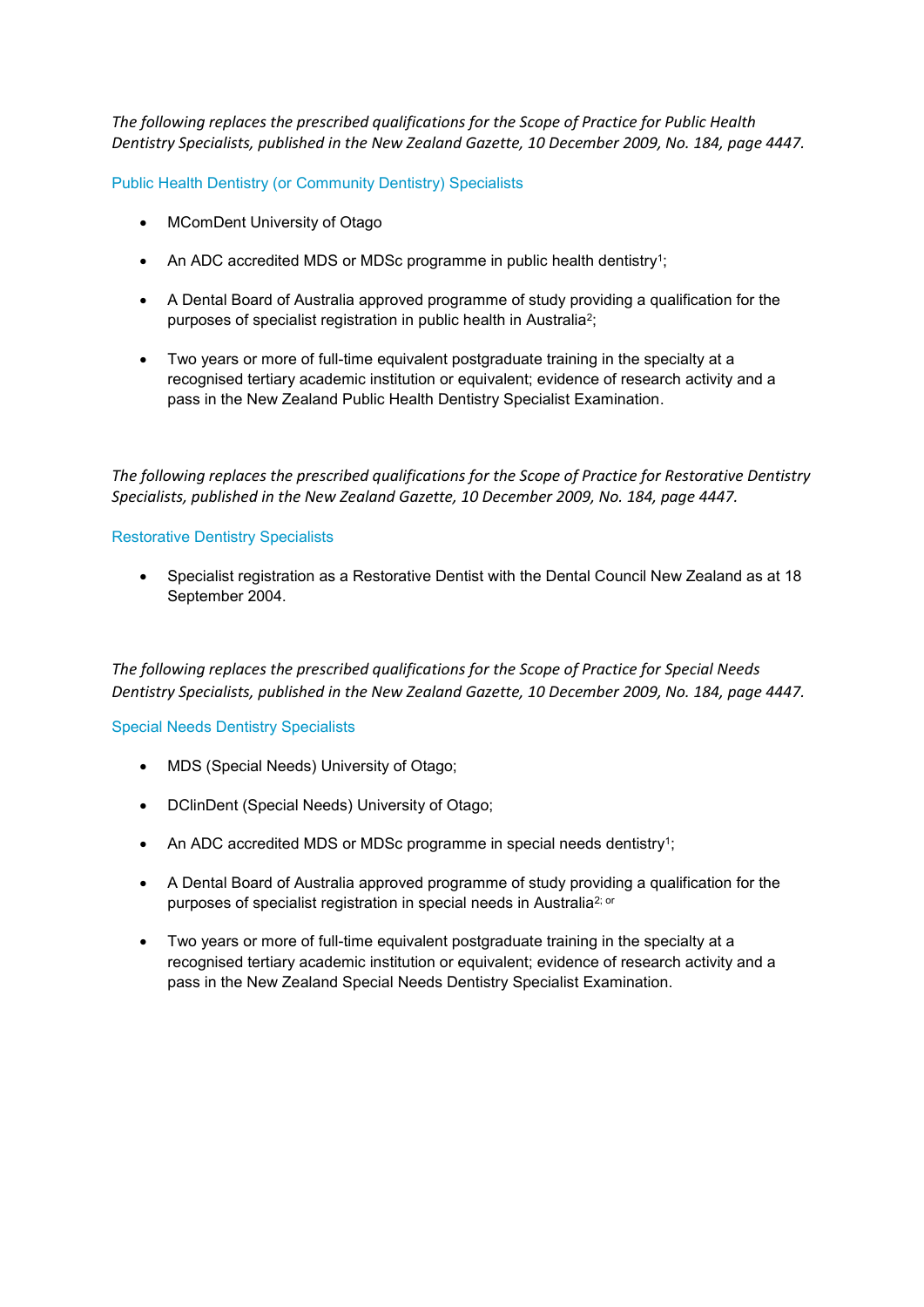*The following replaces the prescribed qualifications for the Scope of Practice for General Dental Practice, published in the New Zealand Gazette, 4 April 2013, No. 39, page 1199.*

## Prescribed qualifications for the scope of practice for general dental practice

- Bachelor of Dental Surgery, University of Otago;
- Bachelor of Dental Surgery with Honours, University of Otago;
- an Australian Dental Council (ADC) accredited programme<sup>7</sup>;
- A Dental Board of Australia approved programme of study providing a qualification for the purposes of registration in general dentistry in Australia<sup>8</sup>;
- A Commission on Dental Accreditation (CDA) accredited undergraduate dental degree from a CDA accredited dental school in the USA or Canada;
- A General Dental Council (GDC) accredited undergraduate dental degree from a GDC accredited dental school in the UK, or Commonwealth as listed below:

| Dental School                             | Dates of recognition   |
|-------------------------------------------|------------------------|
| Western Cape                              | Before 1 January 1998; |
| Hong Kong                                 | Before 1 January 2001; |
| Singapore                                 | Before 1 January 2001; |
| Witwatersrand                             | Before 1 January 2001; |
| Pretoria                                  | Before 1 January 2001; |
| Stellenbosch                              | Before 1 January 2001; |
| <b>Medical University of South Africa</b> | Between 1 January 1997 |
|                                           | And 31 December 2000:  |
| Malaysia                                  | Between 1 January 1997 |
|                                           | And 31 December 2000;  |

- a five year undergraduate dental degree; and a pass in the New Zealand Dental Registration Examinations;
- a five year undergraduate dental degree; and a pass in the Australian Dental Council licensing examinations; or
- a five year undergraduate dental degree; and a pass in the USA licensing examinations.

 $7$  Before 30 June 2010, and 17 October 2010 for Western Australia

<sup>&</sup>lt;sup>8</sup> From 1 July 2010 onwards; and 18 October 2010 onwards for Western Australia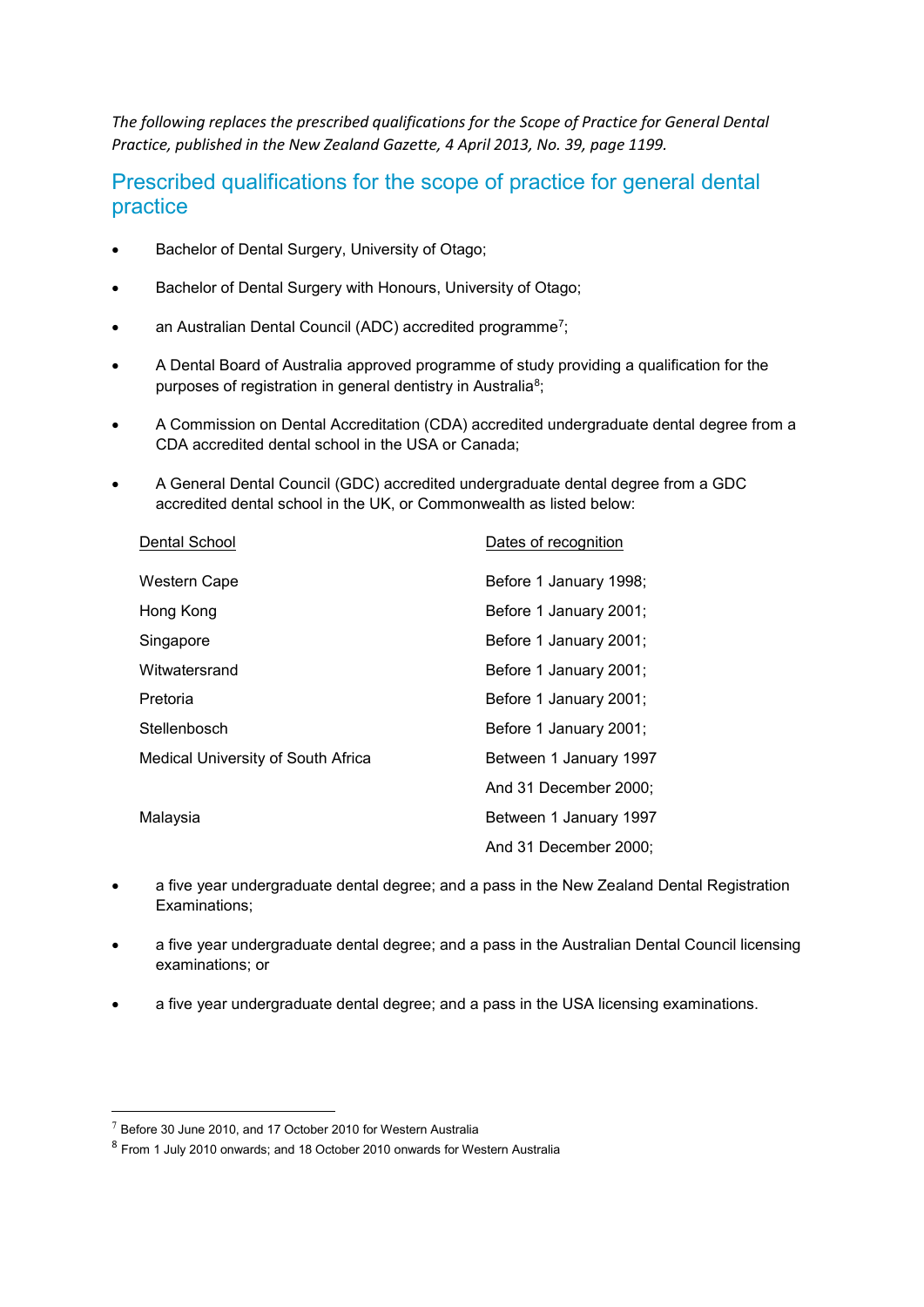*The following replaces the prescribed qualifications for the Scope of Dental Therapy Practice, published in the New Zealand Gazette, 17 March 2011, No. 32, page 872.*

## Prescribed qualifications for the scope of dental therapy practice

- 1. Bachelor of Oral Health, University of Otago before 1 November 2017;
- 2. Bachelor of Health Science in Oral Health, Auckland University of Technology before 1 November 2017;
- 3. Certificate in Dental Therapy or Certificate in Dental Nursing (issued by the Department of Health or a New Zealand educational institution) and approved experience in the provision of dental therapy services within the scope of dental therapy practice (including interpreting periapical and bitewing radiographs under the direction and supervision of a dentist who can attest to competency) and evidence of successful completion of Dental Council approved courses for Pulpotomies and Stainless Steel Crowns and Radiography and Diagnostic Radiography (or an exemption certificate for radiography issued by the New Zealand Medical Radiation Technologists Board (MRTB) current as at 18 September 2004);
- 4. Diploma in Dental Therapy (issued by a New Zealand educational institution) and approved experience in the provision of dental therapy services within the scope of dental therapy practice (including interpreting periapical and bitewing radiographs under the direction and supervision of a dentist who can attest to competency) and evidence of successful completion of Dental Council approved courses for Pulpotomies and Stainless Steel Crowns and Radiography and Diagnostic Radiography (excluding a Diploma in Dental Therapy issued by University of Otago or an exemption certificate for radiography issued by the New Zealand Medical Radiation Technologists Board (MRTB) current as at 18 September 2004);
- 5. Bachelor of Health Science (Endorsement in Dental Therapy), University of Otago;
- 6. An Australian Dental Council accredited programme<sup>9</sup> that included education in Pulpotomies, Stainless Steel Crowns, Radiography and Diagnostic Radiography and registration in Australia;
- 7. A Dental Board of Australia approved programme of study providing a qualification for the purposes of registration in dental therapy in Australia<sup>10</sup> that included education in Pulpotomies, Stainless Steel Crowns, Radiography and Diagnostic Radiography and registration in Australia; or
- 8. Undergraduate dental therapy degree or diploma, or an undergraduate dental degree; and a pass in the Dental Council Dental Therapy Registration Examination.

 $9\textdegree$  Before 30 June 2010, and 17 October 2010 for Western Australia

<sup>10</sup> From 1 July 2010 onwards; and 18 October 2010 onwards for Western Australia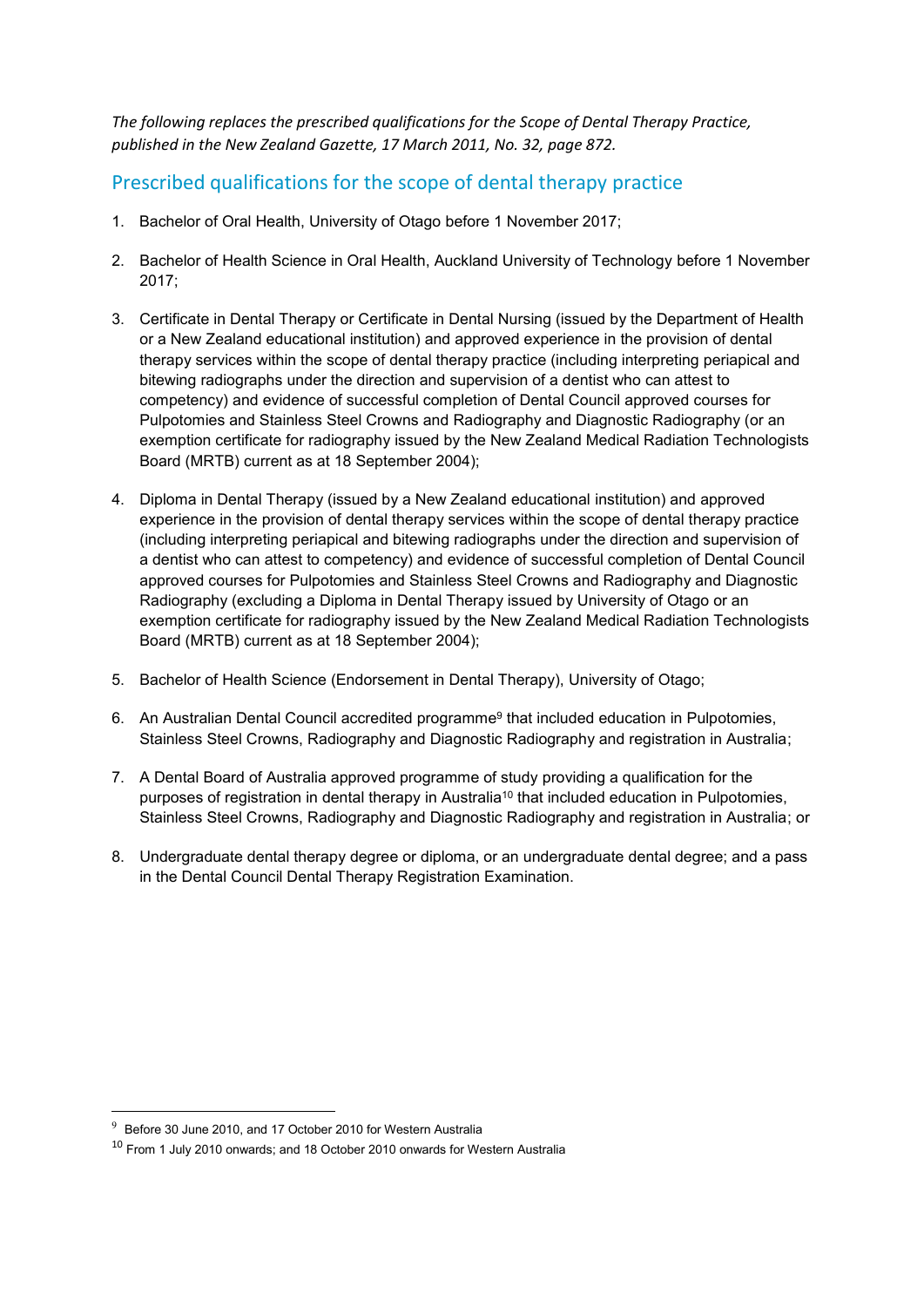*The following replaces the prescribed qualifications for the Scope of Dental Hygiene Practice, published in the New Zealand Gazette, 15 March 2012, No. 33, page 1015.*

## Prescribed qualifications for the scope of dental hygiene practice

- 1. Bachelor of Oral Health, University of Otago before 1 November 2017;
- 2. Bachelor of Health Science in Oral Health, Auckland University of Technology before 1 November 2017;
- 3. Certificate in Dental Hygiene issued by Otago Polytechnic and approved experience in the provision of oral health services within the scope of dental hygiene practice; and Dental Council approved courses for Administering Local Anaesthetic, Undertaking Orthodontic Procedures, Intra-oral Radiography and Extra-oral Radiography;
- 4. New Zealand Defence Force training programme in Dental Hygiene and approved experience in the provision of oral health services within the scope of dental hygiene practice; and Dental Council approved courses for Administering Local Anaesthetic, Undertaking Orthodontic Procedures, Intra-oral Radiography and Extra-oral Radiography;
- 5. Diploma in Dental Hygiene issued by a New Zealand educational institution; and Dental Council approved courses for Administering Local Anaesthetic, Undertaking Orthodontic Procedures, Intra-oral Radiography and Extra-oral Radiography;
- 6. Diploma in Dental Hygiene, University of Otago (Orthodontic Procedures conferred from 2002) and Dental Council approved courses for Administering Local Anaesthetic and Extra-oral Radiography;
- 7. Bachelor of Health Science (Endorsement in Dental Hygiene), University of Otago;
- 8. An Australian Dental Council accredited programme<sup>11</sup> that included education in Administering Local Anaesthetic, Undertaking Orthodontic Procedures, Intra-oral Radiography and Extra-oral Radiography and registration in Australia;
- 9. A Dental Board of Australia approved programme of study providing a qualification for the purposes of registration in dental hygiene in Australia<sup>12</sup> that included education in Administering Local Anaesthetic, Undertaking Orthodontic Procedures, Intra-oral Radiography and Extra-oral Radiography and registration in Australia;
- 10. an undergraduate dental hygiene degree or diploma, or undergraduate dental degree; and a pass in the Dental Council Dental Hygiene Registration Examination;
- 11. an undergraduate dental hygiene degree or diploma or undergraduate dental degree and a pass in the USA National Board Dental Hygiene Examination or Canadian National Dental Hygiene Certification Examination and a pass in a USA or Canadian regional or state board dental hygiene clinical examination; and registration with a USA or Canadian dental authority; and Dental Council approved courses for Administering Local Anaesthetic, Undertaking Orthodontic Procedures, Intra-oral Radiography and Extra-oral Radiography;

 $11$  Before 30 June 2010, and 17 October 2010 for Western Australia

<sup>&</sup>lt;sup>12</sup> From 1 July 2010 onwards; and 18 October 2010 onwards for Western Australia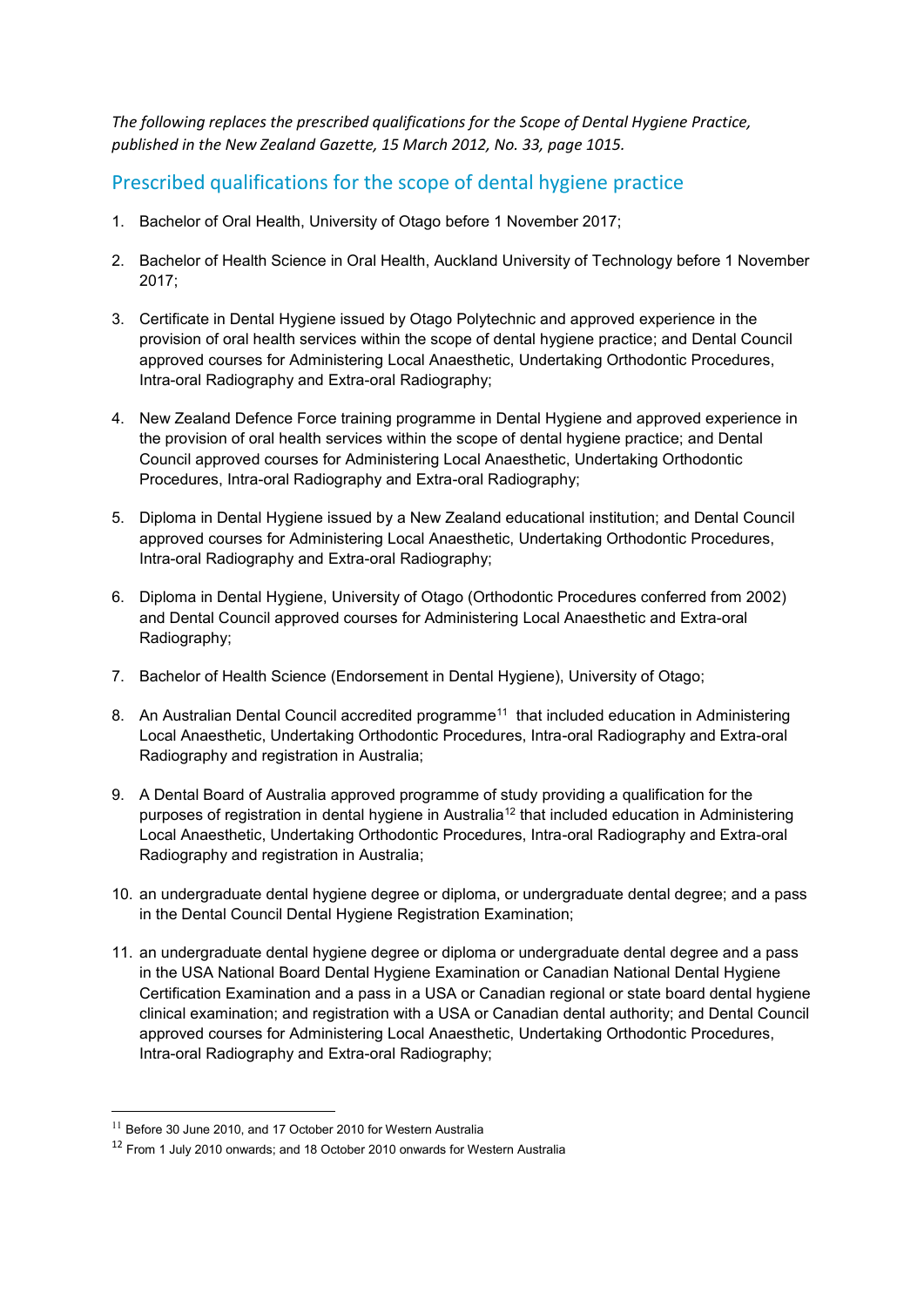- 12. a Commission on Dental Accreditation (CDA) accredited undergraduate dental hygiene degree or diploma; a pass in the USA National Board Dental Hygiene Examination or Canadian National Dental Hygiene Certification Examination; and registration with a USA or Canadian dental authority; and Dental Council approved courses for Administering Local Anaesthetic, Undertaking Orthodontic Procedures, Intra-oral Radiography and Extra-oral Radiography;
- 13. a General Dental Council (GDC) accredited undergraduate dental hygiene degree or diploma from the United Kingdom; and registration with the GDC; and Dental Council approved courses for Administering Local Anaesthetic, Undertaking Orthodontic Procedures, Intra-oral Radiography and Extra-oral Radiography; or
- 14. a Certificate or Diploma in Dental Hygiene conferred by the GDC; and registration with the GDC; and Dental Council approved courses for Administering Local Anaesthetic, Undertaking Orthodontic Procedures, Intra-oral Radiography and Extra-oral Radiography.